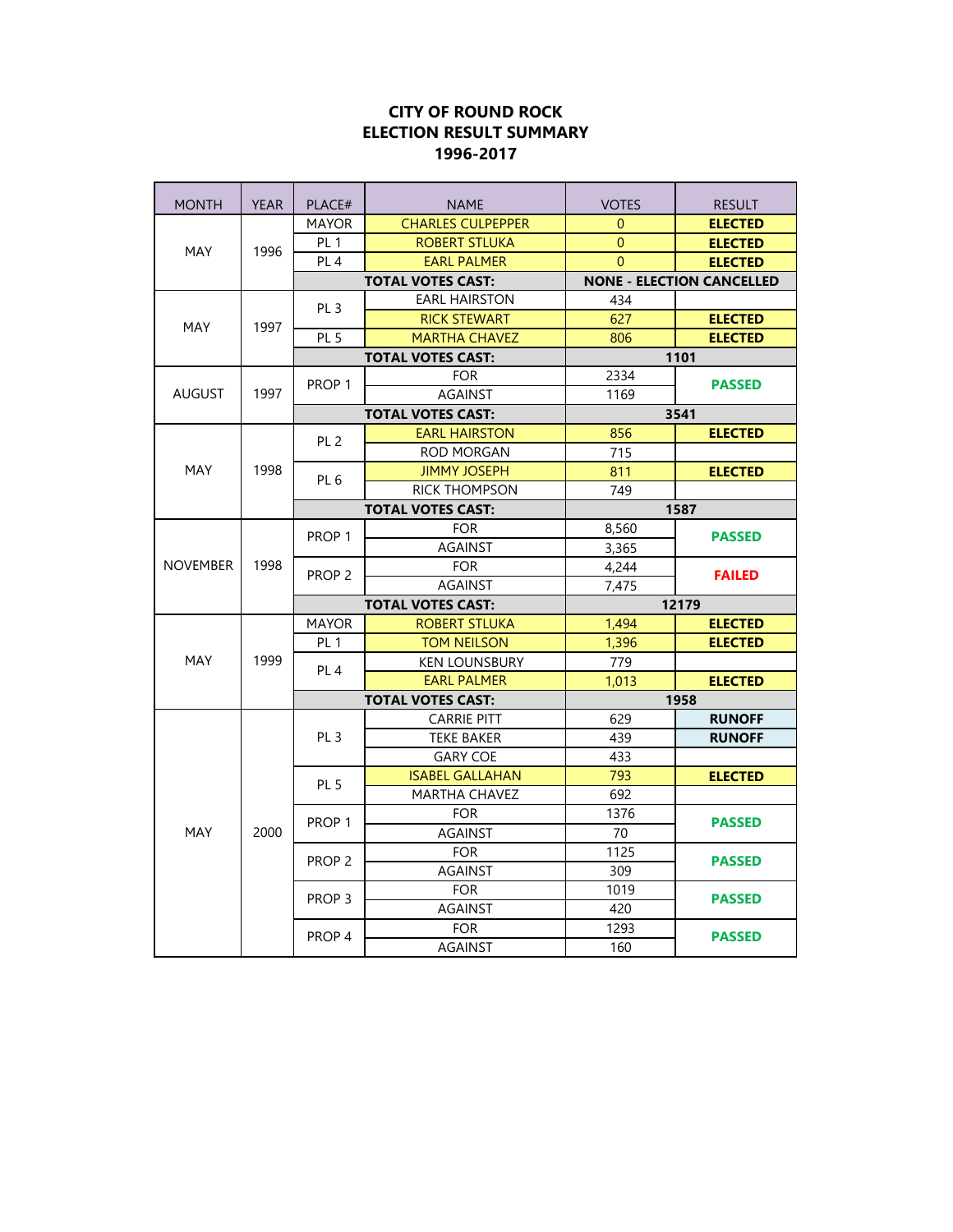|                       |              | PROP <sub>5</sub>        | <b>FOR</b>               | 1157  | <b>PASSED</b>  |  |
|-----------------------|--------------|--------------------------|--------------------------|-------|----------------|--|
| MAY                   |              |                          | <b>AGAINST</b>           | 217   |                |  |
|                       |              | PROP <sub>6</sub>        | <b>FOR</b>               | 680   | <b>FAILED</b>  |  |
|                       |              |                          | <b>AGAINST</b>           | 688   |                |  |
|                       |              |                          | <b>FOR</b>               | 1145  | <b>PASSED</b>  |  |
|                       | 2000         | PROP 7                   | <b>AGAINST</b>           | 222   | <b>PASSED</b>  |  |
|                       |              |                          | <b>FOR</b>               | 774   |                |  |
|                       |              | PROP <sub>8</sub>        | <b>AGAINST</b>           | 640   |                |  |
|                       |              |                          | <b>FOR</b>               | 868   |                |  |
|                       |              | PROP <sub>9</sub>        | <b>AGAINST</b>           | 566   | <b>PASSED</b>  |  |
|                       |              |                          | <b>TOTAL VOTES CAST:</b> | 1534  |                |  |
|                       |              |                          | <b>CARRIE PITT</b>       | 834   | <b>ELECTED</b> |  |
| JUNE<br><b>RUNOFF</b> | 2000         | PL <sub>3</sub>          | <b>TEKE BAKER</b>        | 582   |                |  |
|                       |              |                          | <b>TOTAL VOTES CAST:</b> |       | 1416           |  |
|                       |              |                          | <b>ALAN MCGRAW</b>       | 1,769 | <b>ELECTED</b> |  |
|                       |              | PL <sub>2</sub>          | <b>EARL HAIRSTON</b>     | 1,722 |                |  |
|                       |              | PL <sub>6</sub>          | <b>GARY COE</b>          | 1,751 | <b>ELECTED</b> |  |
|                       |              |                          | <b>CLIFF HODGINS</b>     | 216   |                |  |
| MAY                   | 2001         |                          | <b>JIMMY JOSEPH</b>      | 1,556 |                |  |
|                       |              |                          | <b>FOR</b>               | 1,861 |                |  |
|                       |              | PROP <sub>1</sub>        | <b>AGAINST</b>           | 1,648 | <b>PASSED</b>  |  |
|                       | 2002<br>2003 | <b>TOTAL VOTES CAST:</b> |                          |       | 3595           |  |
|                       |              | <b>MAYOR</b>             | <b>NYLE MAXWELL</b>      | 2927  | <b>ELECTED</b> |  |
|                       |              |                          | <b>EARL HAIRSTON</b>     | 1672  |                |  |
| <b>MAY</b>            |              | PL <sub>1</sub>          | <b>TOM NEILSON</b>       | 3290  | <b>ELECTED</b> |  |
|                       |              | PL <sub>4</sub>          | <b>SCOT KNIGHT</b>       | 3296  | <b>ELECTED</b> |  |
|                       |              |                          | <b>TOTAL VOTES CAST:</b> |       | 4599           |  |
|                       |              | PL <sub>3</sub>          | <b>CARRIE PITT</b>       | 1557  | <b>ELECTED</b> |  |
| <b>MAY</b>            |              | PL <sub>5</sub>          | <b>ISABEL GALLAHAN</b>   | 1051  |                |  |
|                       |              |                          | <b>SCOTT RHODE</b>       | 1059  | <b>ELECTED</b> |  |
| MAY                   | 2004         |                          | <b>TOTAL VOTES CAST:</b> | 2137  |                |  |
|                       |              | PL <sub>2</sub>          | <b>ALAN MCGRAW</b>       | 1923  | <b>ELECTED</b> |  |
|                       |              |                          | <b>KEVIN WELLING</b>     | 630   |                |  |
|                       |              | PL <sub>6</sub>          | <b>GARY COE</b>          | 1909  | <b>ELECTED</b> |  |
|                       |              | PROP <sub>1</sub>        | <b>FOR</b>               | 1740  | <b>PASSED</b>  |  |
|                       |              |                          | <b>AGAINST</b>           | 680   |                |  |
|                       |              | PROP <sub>2</sub>        | <b>FOR</b>               | 1686  | <b>PASSED</b>  |  |
|                       |              |                          | <b>AGAINST</b>           | 688   |                |  |
|                       |              |                          | <b>TOTAL VOTES CAST:</b> |       | 9256           |  |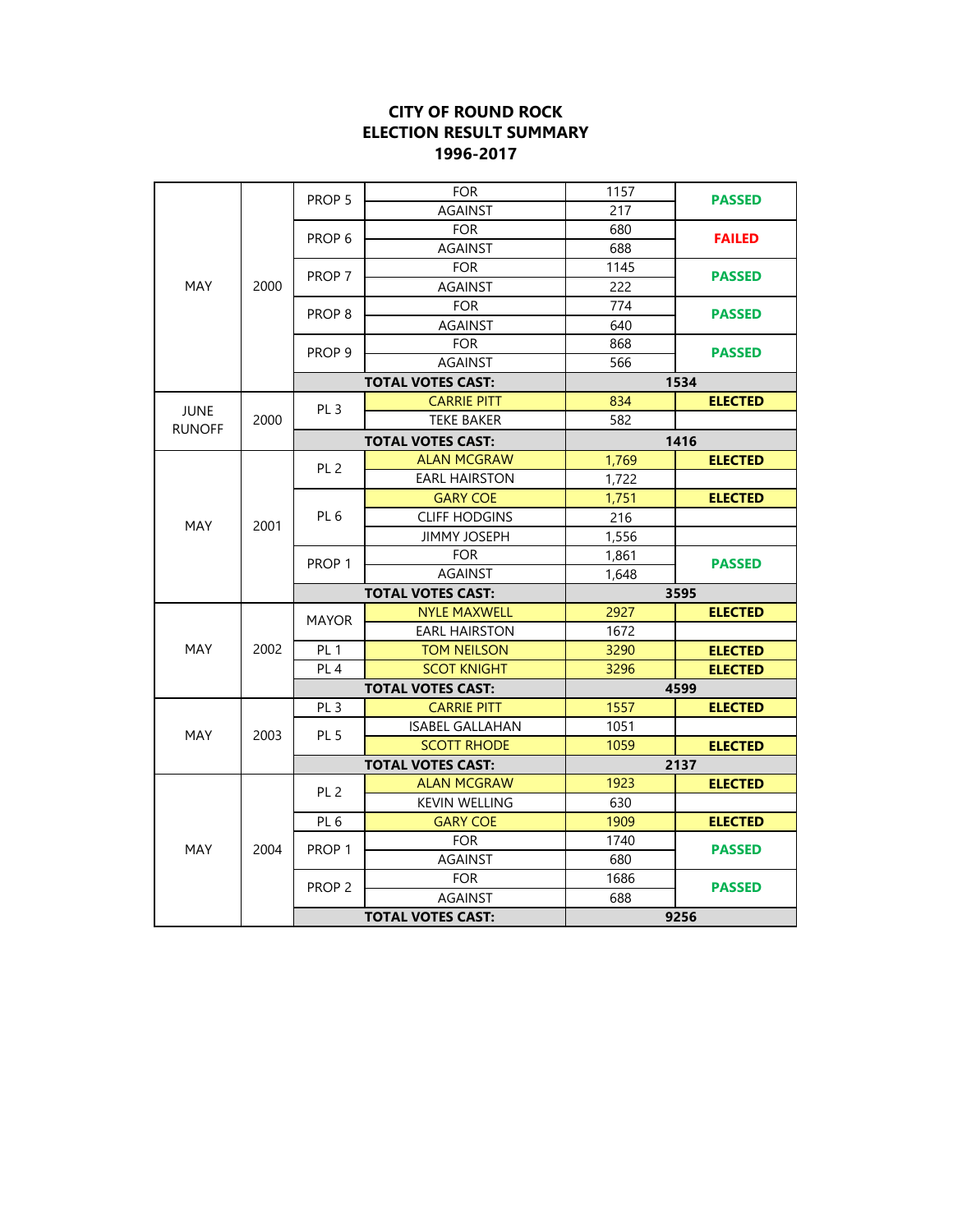|                 |      |                                        | <b>AGAINST</b>           | 314   |                |
|-----------------|------|----------------------------------------|--------------------------|-------|----------------|
| MAY             |      | PROP <sub>2</sub><br>PROP <sub>3</sub> | <b>FOR</b>               | 2236  | <b>PASSED</b>  |
|                 |      |                                        | <b>AGAINST</b>           | 988   |                |
|                 | 2008 |                                        | <b>FOR</b>               | 1499  | <b>PASSED</b>  |
|                 |      |                                        | <b>AGAINST</b>           | 719   |                |
|                 |      | PROP <sub>1</sub>                      | <b>FOR</b>               | 1824  | <b>PASSED</b>  |
|                 |      | PL <sub>4</sub>                        | <b>CARLOS T. SALINAS</b> | 1774  | <b>ELECTED</b> |
|                 |      | PL <sub>2</sub>                        | <b>GEORGE WHITE</b>      | 1822  | <b>ELECTED</b> |
|                 |      |                                        | JOHN MOMAN               | 1568  |                |
|                 |      | PL <sub>1</sub>                        | <b>RUFUS HONEYCUTT</b>   | 886   | <b>ELECTED</b> |
|                 | 2007 | <b>MAYOR</b>                           | <b>ALAN MCGRAW</b>       | 2076  | <b>ELECTED</b> |
|                 |      |                                        | <b>TOTAL VOTES CAST:</b> |       | 1611           |
|                 |      |                                        | <b>BRADLEY ELLIS</b>     | 60    |                |
| MAY             |      | PL <sub>6</sub>                        | <b>KRIS WHITFIELD</b>    | 1262  | <b>ELECTED</b> |
|                 |      | PL <sub>2</sub>                        | <b>ALAN MCGRAW</b>       | 1291  | <b>ELECTED</b> |
|                 |      |                                        | <b>TOTAL VOTES CAST:</b> |       | 1485           |
|                 |      |                                        | <b>AGAINST</b>           | 517   |                |
| MAY             | 2006 | PROP <sub>1</sub>                      | <b>FOR</b>               | 916   | <b>PASSED</b>  |
|                 |      | PL <sub>5</sub>                        | <b>SCOTT RHODE</b>       | 998   | <b>ELECTED</b> |
|                 |      | PL <sub>3</sub>                        | <b>JOE CLIFFORD</b>      | 1050  | <b>ELECTED</b> |
|                 |      |                                        | <b>TOTAL VOTES CAST:</b> |       | 1325           |
| <b>RUNOFF</b>   | 2005 |                                        | <b>TED WILLIAMSON</b>    | 812   | <b>ELECTED</b> |
| <b>DECEMBER</b> |      | PL <sub>6</sub>                        | <b>SHARON IZZO</b>       | 511   |                |
|                 |      |                                        | <b>TOTAL VOTES CAST:</b> | 12788 |                |
|                 |      |                                        | <b>TED WILLIAMSON</b>    | 2,848 | <b>RUNOFF</b>  |
| <b>NOVEMBER</b> | 2005 | PL <sub>6</sub>                        | SHARON IZZO              | 2,248 | <b>RUNOFF</b>  |
|                 |      |                                        | <b>DANNY BOGARD</b>      | 327   |                |
|                 |      |                                        | <b>MATT FOWLER</b>       | 1,460 |                |
|                 |      |                                        | <b>TOTAL VOTES CAST:</b> | 1388  |                |
| <b>RUNOFF</b>   | 2005 |                                        | <b>TED WILLIAMSON</b>    | 605   |                |
| <b>JUNE</b>     |      | PL <sub>1</sub>                        | <b>RUFUS HONEYCUTT</b>   | 783   | <b>ELECTED</b> |
|                 |      |                                        | <b>TOTAL VOTES CAST:</b> |       | 3708           |
|                 |      | PL <sub>4</sub>                        | <b>CARLOS SALINAS</b>    | 2,549 | <b>ELECTED</b> |
|                 |      |                                        | <b>SHARON IZZO</b>       | 784   |                |
| MAY             | 2005 | PL <sub>1</sub>                        | <b>TED WILLIAMSON</b>    | 1,113 | <b>RUNOFF</b>  |
|                 |      |                                        | <b>RUFUS HONEYCUTT</b>   | 1,497 | <b>RUNOFF</b>  |
|                 |      |                                        | <b>PATRICK BOSE</b>      | 325   |                |
|                 |      | <b>MAYOR</b>                           | <b>SUSAN CAMPBELL</b>    | 463   |                |
|                 |      |                                        | <b>NYLE MAXWELL</b>      | 2,792 | <b>ELECTED</b> |
|                 |      | <b>TOTAL VOTES CAST:</b>               |                          | 2054  |                |
| <b>DEC</b>      |      |                                        | <b>JIMMY JOSEPH</b>      | 820   |                |
|                 | 2004 | PL <sub>5</sub>                        | DON LAWDON               | 42    |                |
|                 |      |                                        | <b>JOE CLIFFORD</b>      | 1,047 | <b>ELECTED</b> |
|                 |      |                                        | <b>CHARLES CLYMER</b>    | 98    |                |
|                 |      |                                        | RICHARD RYBERG           | 44    |                |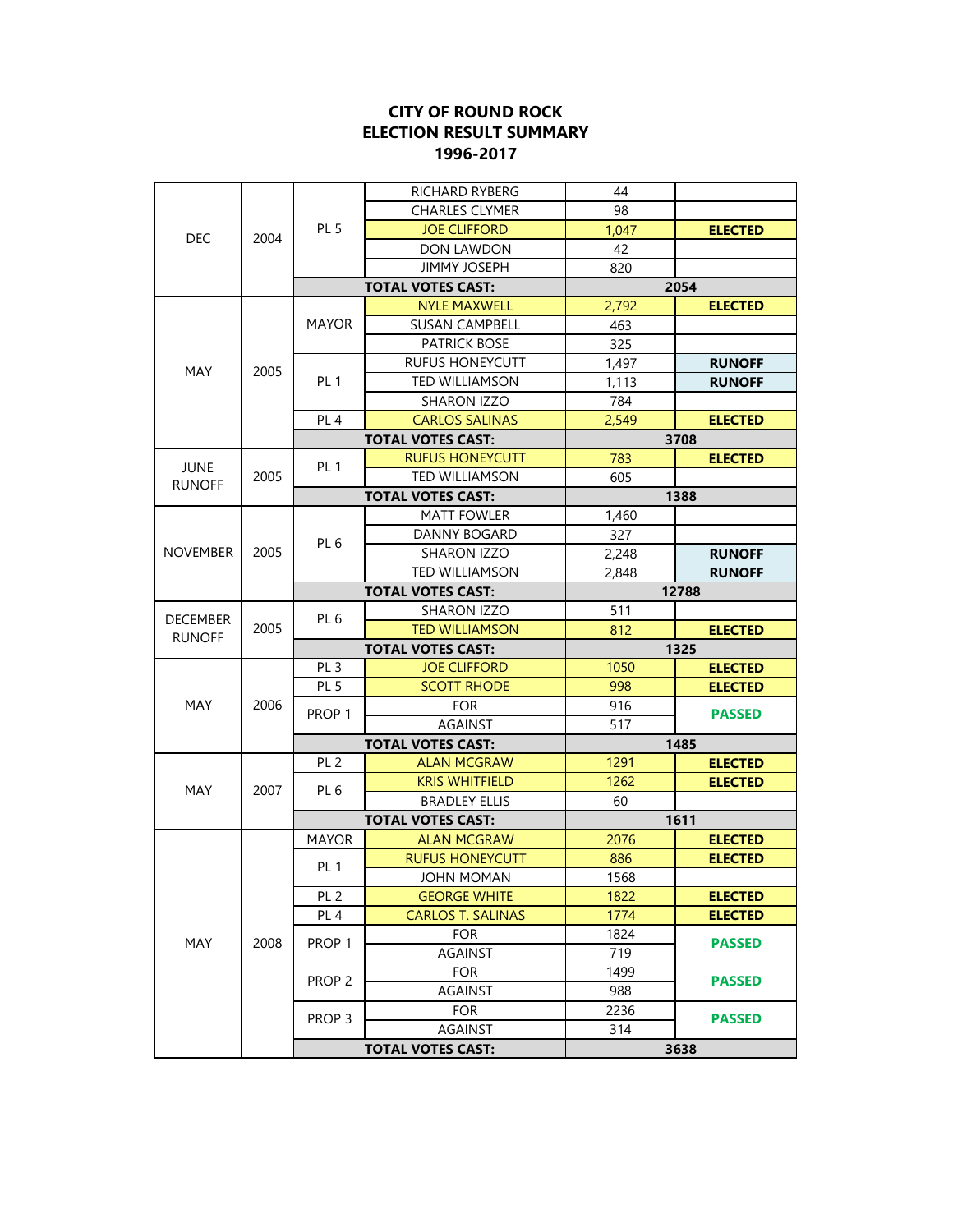|                 |      | PL <sub>2</sub>          | <b>JOE CLIFFORD</b>      | 1456                             | <b>ELECTED</b>                   |                                  |
|-----------------|------|--------------------------|--------------------------|----------------------------------|----------------------------------|----------------------------------|
| <b>MAY</b>      | 2009 | PL <sub>5</sub>          | <b>JOHN MOMAN</b>        | 1113                             | <b>ELECTED</b>                   |                                  |
|                 |      |                          | <b>CRAIG MORGAN</b>      | 757                              |                                  |                                  |
| MAY             |      |                          | <b>TOTAL VOTES CAST:</b> |                                  | 2269                             |                                  |
|                 |      | PL <sub>2</sub>          | <b>GEORGE WHITE</b>      | $\mathbf{0}$                     | <b>ELECTED</b>                   |                                  |
|                 | 2010 | PL <sub>6</sub>          | <b>KRIS WHITFIELD</b>    | $\overline{0}$                   | <b>ELECTED</b>                   |                                  |
|                 |      | <b>TOTAL VOTES CAST:</b> |                          |                                  | <b>NONE - ELECTION CANCELLED</b> |                                  |
|                 |      | PROP 1                   | <b>FOR</b>               | 8520                             | <b>FAILED</b>                    |                                  |
| <b>NOVEMBER</b> | 2010 |                          | <b>AGAINST</b>           | 8549                             |                                  |                                  |
|                 |      |                          | <b>TOTAL VOTES CAST:</b> | 17069                            |                                  |                                  |
|                 |      | <b>MAYOR</b>             | <b>ALAN MCGRAW</b>       | $\overline{0}$                   | <b>ELECTED</b>                   |                                  |
| <b>MAY</b>      | 2011 | PL <sub>1</sub>          | <b>CRAIG MORGAN</b>      | $\Omega$                         | <b>ELECTED</b>                   |                                  |
|                 |      | PL <sub>4</sub>          | <b>CARLOS SALINAS</b>    | $\overline{0}$                   | <b>ELECTED</b>                   |                                  |
|                 |      |                          | <b>TOTAL VOTES CAST:</b> | <b>NONE - ELECTION CANCELLED</b> |                                  |                                  |
|                 |      |                          | <b>FOR</b>               | 3277                             |                                  |                                  |
|                 |      | PROP <sub>1</sub>        | <b>AGAINST</b>           | 306                              | <b>PASSED</b>                    |                                  |
|                 |      |                          | <b>FOR</b>               | 3278                             |                                  |                                  |
|                 |      | PROP <sub>2</sub>        | <b>AGAINST</b>           | 298                              | <b>PASSED</b>                    |                                  |
|                 |      |                          | <b>FOR</b>               | 3386                             |                                  |                                  |
|                 |      | PROP <sub>3</sub>        | <b>AGAINST</b>           | 183                              | <b>PASSED</b>                    |                                  |
|                 |      |                          | <b>FOR</b>               | 3394                             |                                  |                                  |
|                 |      | PROP <sub>4</sub>        | <b>AGAINST</b>           | 184                              | <b>PASSED</b>                    |                                  |
|                 | 2011 |                          | <b>FOR</b>               | 2699                             |                                  |                                  |
|                 |      | PROP 5                   | <b>AGAINST</b>           | 818                              | <b>PASSED</b>                    |                                  |
| <b>NOVEMBER</b> |      | PROP <sub>6</sub>        | <b>FOR</b>               | 2591                             |                                  |                                  |
|                 |      |                          | <b>AGAINST</b>           | 926                              | <b>PASSED</b>                    |                                  |
|                 |      |                          | <b>FOR</b>               | 3220                             | <b>PASSED</b>                    |                                  |
|                 |      | PROP 7                   | <b>AGAINST</b>           | 334                              |                                  |                                  |
|                 |      |                          | <b>FOR</b>               | 2840                             | <b>PASSED</b>                    |                                  |
|                 |      | PROP <sub>8</sub>        | <b>AGAINST</b>           | 702                              |                                  |                                  |
|                 |      | PROP <sub>9</sub>        | <b>FOR</b>               | 2216                             | <b>PASSED</b>                    |                                  |
|                 |      |                          | <b>AGAINST</b>           | 1358                             |                                  |                                  |
|                 |      |                          | <b>FOR</b>               | 2022                             |                                  |                                  |
|                 |      | PROP <sub>10</sub>       | <b>AGAINST</b>           | 1543                             | <b>PASSED</b>                    |                                  |
| <b>MAY</b>      | 2012 | <b>TOTAL VOTES CAST:</b> |                          | 4636                             |                                  |                                  |
|                 |      | PL <sub>3</sub>          | <b>JOE CLIFFORD</b>      | $\overline{0}$                   | <b>ELECTED</b>                   |                                  |
|                 |      | PL <sub>5</sub>          | <b>JOHN MOMAN</b>        | $\Omega$                         | <b>ELECTED</b>                   |                                  |
| <b>MAY</b>      | 2013 | <b>TOTAL VOTES CAST:</b> |                          |                                  | <b>NONE - ELECTION CANCELLED</b> |                                  |
|                 |      | PL <sub>2</sub>          | <b>GEORGE WHITE</b>      | $\mathbf 0$                      | <b>ELECTED</b>                   |                                  |
|                 |      | PL <sub>6</sub>          | <b>KRIS WHITFIELD</b>    | $\Omega$                         | <b>ELECTED</b>                   |                                  |
|                 |      |                          |                          | <b>TOTAL VOTES CAST:</b>         |                                  | <b>NONE - ELECTION CANCELLED</b> |